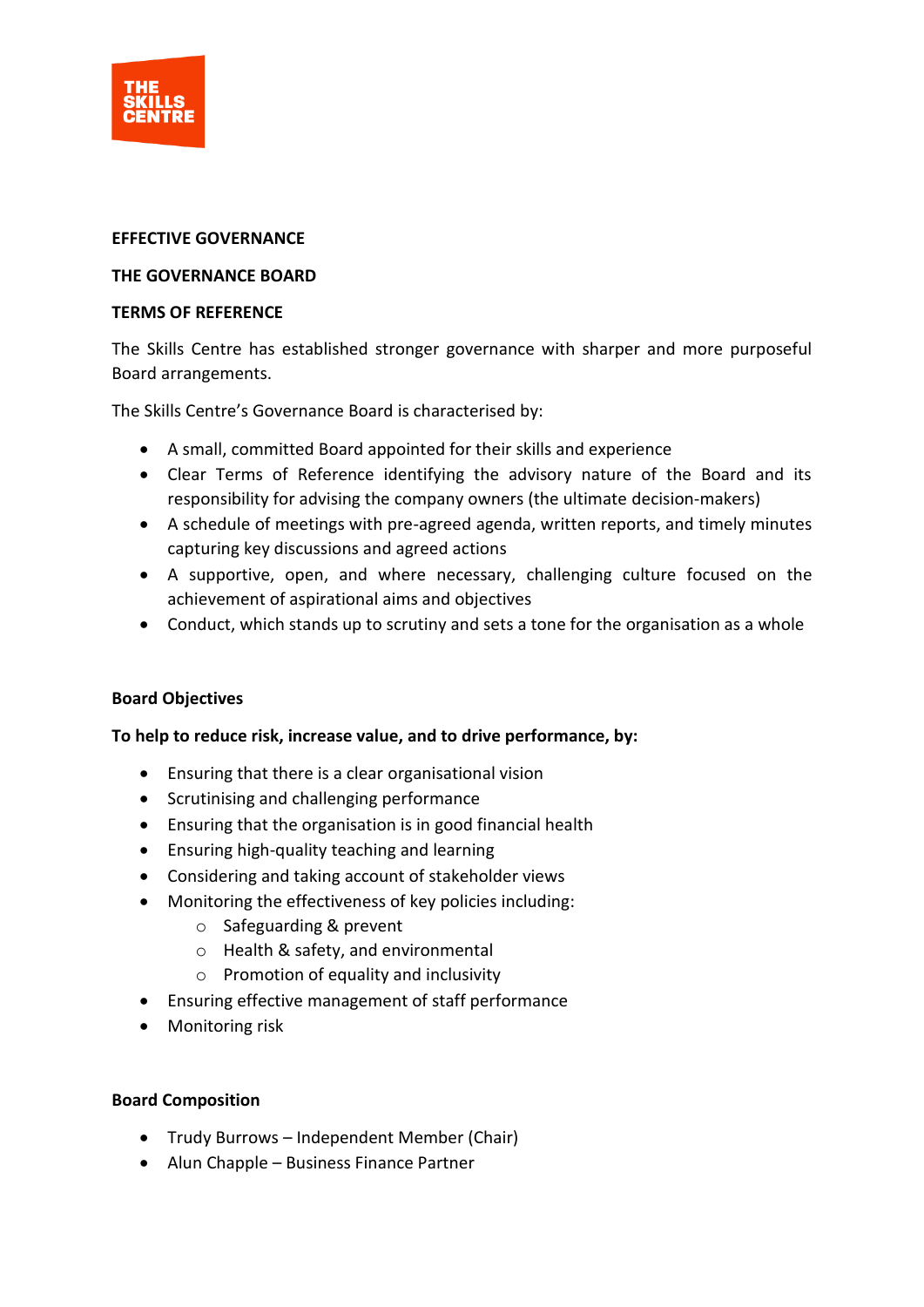

- Sam Downton Operations Director
- Jean Duprez Independent Member
- Bob Flowers Business Finance Partner
- Jon Howlin CEO
- Dan Langford Independent Member
- John White Operations Director
- Student Member to be invited once a year

All Board meetings will be minuted by Vivian Kokunda. Minutes will be circulated within 7 days of each meeting.

#### **Quorum**

A minimum of four Board members, of which at least two will be Independent Members, need to present for the Board meeting to proceed.

#### **Meetings**

- Board Meeting will ordinarily be held in the  $1<sup>st</sup>$  week of every month
- Dates for the first year of meetings will be as follows:
	- $\circ$  1<sup>st</sup> April 2021
	- o 7<sup>th</sup> May 2021
	- $\circ$  4<sup>th</sup> June 2021 (16<sup>th</sup> June Annual full-day Governance Board session)
	- $\circ$  2<sup>nd</sup> July 2021
	- o 6<sup>th</sup> August 2021
	- o 3 rd September 2021
- Board meetings will be a combination of face-to-face and remote online meetings as circumstances allow.
- Strong reporting with papers distributed electronically 5 days in advance of the meeting.
- All meetings will be recorded.
- All meetings minuted with decisions and actions clearly identified.

# **The Agenda**

Core items (on every agenda) will be supplemented by cyclical items (of predictable relevance and significance at certain times of the year) and any ad-hoc items (should be few and far between but provide the opportunity to discuss urgent, unplanned, or opportunistic matters).